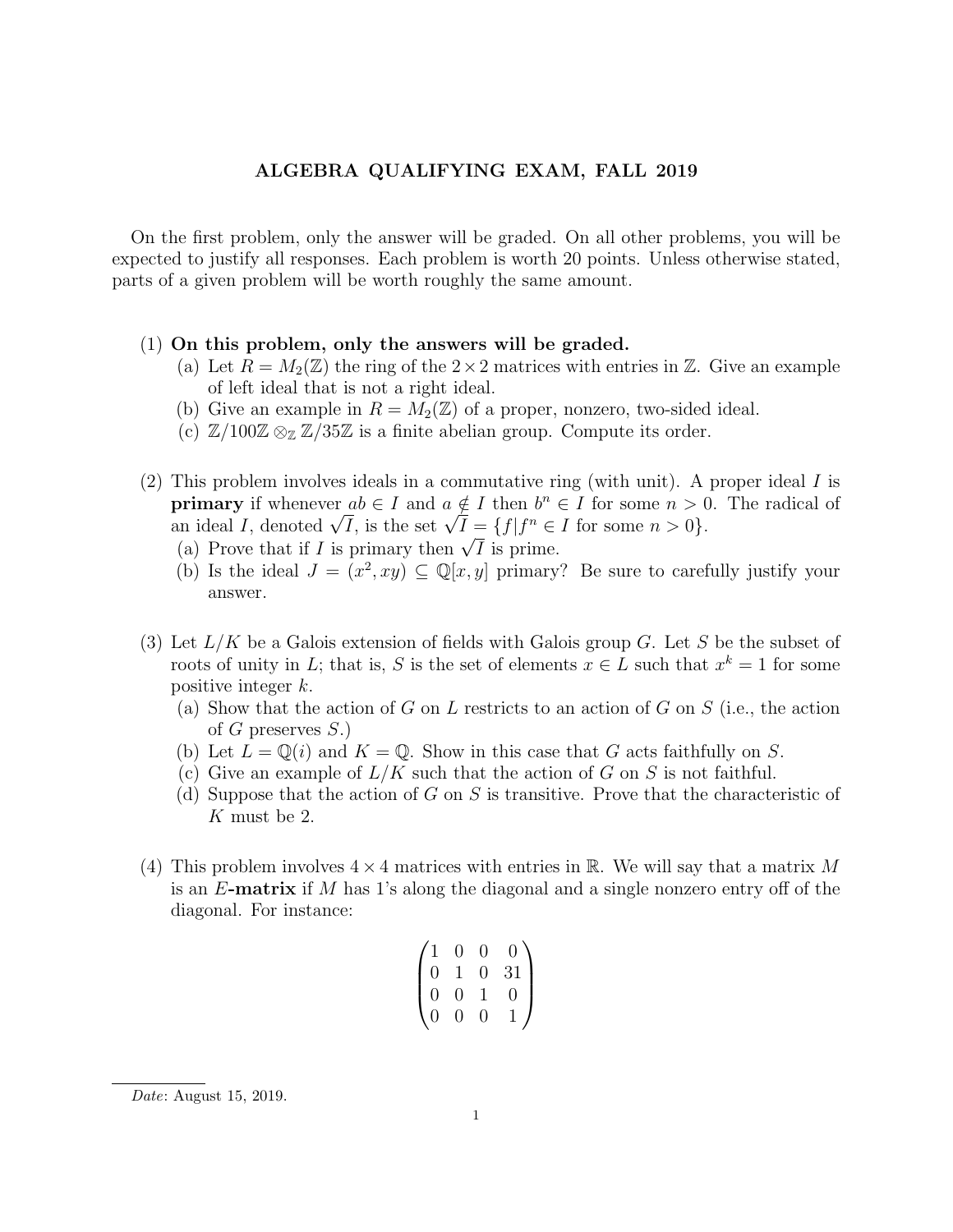is an  $E$ -matrix. Express the matrix  $A$  below as a product of  $E$ -matrices.

$$
A = \left(\begin{array}{rrr} 1 & 1 & 1 & 1 \\ 1 & 2 & 1 & 1 \\ 1 & 1 & 2 & 1 \\ 1 & 1 & 1 & 2 \end{array}\right)
$$

- (5) Let G be the group of  $2 \times 2$  upper triangular matrices over the field  $\mathbf{F}_p$ .
	- (a) Prove that G has only one subgroup of order  $p$ , and that this subgroup is normal. (Hint: first show that an element of order p must have 1's on the diagonal.)
	- (b) Prove that G is solvable by exhibiting a homomorphism  $f$  from  $G$  to an abelian group  $A$  such that the kernel of  $f$  is also abelian.
	- (c) Prove that  $G$  is not nilpotent.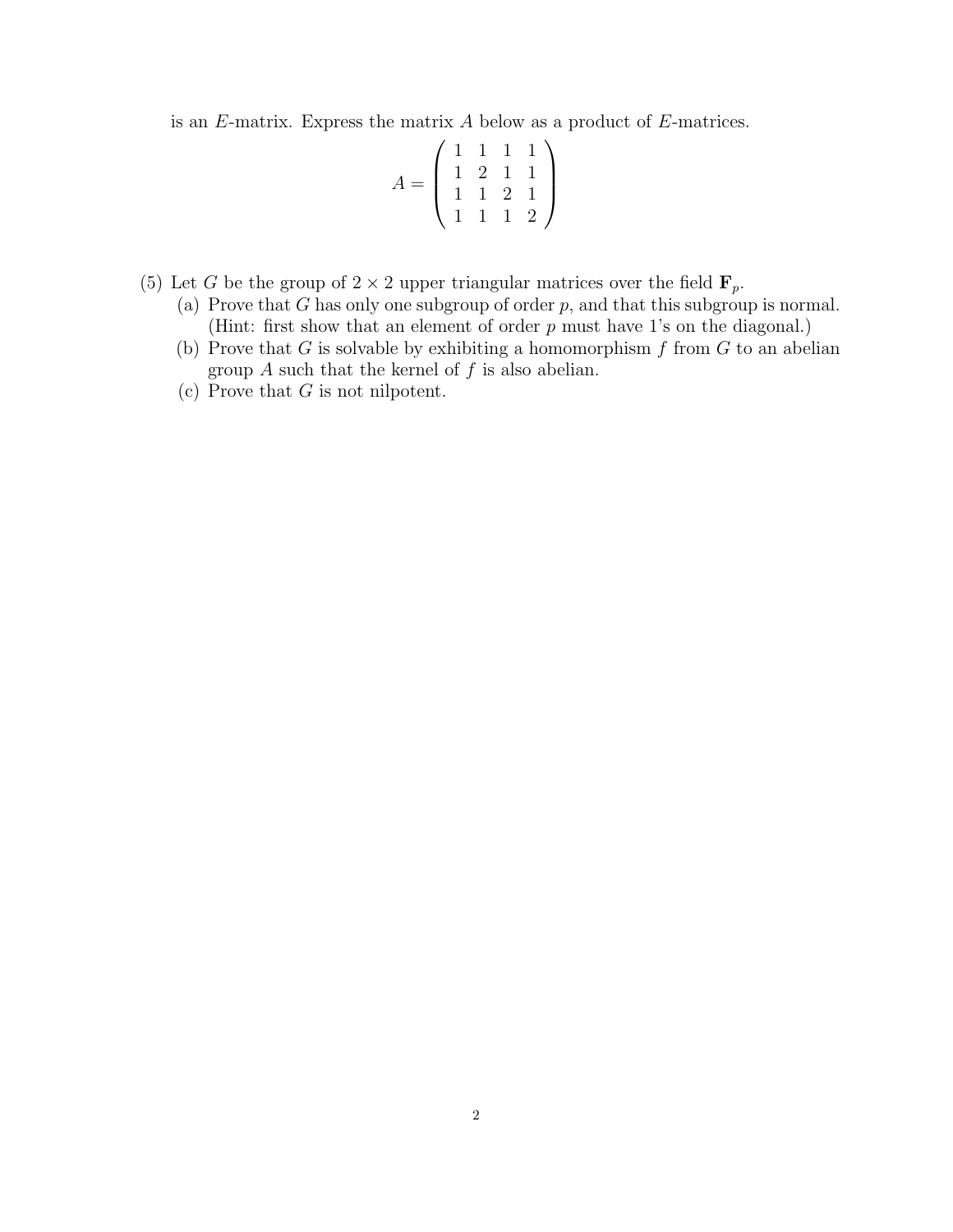## Solutions to August 2019 Algebra Qualifying Exam

(1) (a) The set of matrices of the form 
$$
\begin{pmatrix} 0 & * \\ 0 & * \end{pmatrix}
$$
 works.

- (b) The set of matrices whose entries are a multiple of  $p$  works.
- (c)  $(\mathbb{Z}/25 \oplus \mathbb{Z}/4) \otimes (\mathbb{Z}/5 \otimes \mathbb{Z}/7) = \mathbb{Z}/25 \otimes \mathbb{Z}/5 = \mathbb{Z}/5$ . So it has order 5.
- (2) (a) Let  $ab \in$ √ I and  $a \notin$ √ I. We must show that  $b \in$ √ *I*. Since  $ab \in$ √ at  $b \in \sqrt{I}$ . Since  $ab \in \sqrt{I}$  we have  $(ab)^n = a^n b^n \in I$  for some n. But since  $a \notin \sqrt{I}$  we have  $a^n \notin I$ . By definition of primary, this implies that  $(b^n)^m \in I$  for some m. Thus  $b^{nm} \in I$  which implies that  $b \in \sqrt{I}$  as desired.
	- (b) No J is not primary. Since  $xy \in J$  and  $x \notin J$  (because J contains no linear forms), it suffices to show that  $y^n \notin J$  for all n. However, everything in J is divisible by x and thus  $y^n \notin J$  for all n, as desired.
- (3) (a) The n'th roots of unity in L are precisely the elements in L that are roots of the equations  $t^n - 1$ . But  $t^n - 1$  has coefficient in K and thus G permutes the roots of this equation.
	- (b) Since  $[L: K] = 2$ , G is the cyclic group of order 2. Also  $S = \{\pm 1, \pm i\}$ . The nontrivial element of G permutes i and  $-i$ , and thus this action is faithful.
	- (c) Let  $L = \mathbb{Q}(\sqrt{2})$  and  $K = \mathbb{Q}$ . Then  $S = \{\pm 1\}$  since those are the only roots of unity in R and  $L \subseteq \mathbb{R}$ . As in the previous example G is a cyclic group of order 2. But both elements of G fix S since  $S \subseteq \mathbb{Q}$ .
	- (d) Imagine K has characteristic not equal to 2. Then  $-1$  and 1 are distinct elements of  $S \cap K$ . But every element of G will fix both  $-1$  and 1 since they lie in K and thus the action could not be transitive.
- (4) Row-reduce  $A$  down to the identity matrix  $I$ , and interpret each reduction step as left-multiplication by an elementary matrix. This yields an equation expressing the fact that a product of elementary matrices times  $A$  is equal to  $I$ . Using this equation solve for A to get the answer, which is

$$
A = \begin{pmatrix} 1 & 0 & 0 & 0 \\ 1 & 1 & 0 & 0 \\ 0 & 0 & 1 & 0 \\ 0 & 0 & 0 & 1 \end{pmatrix} \begin{pmatrix} 1 & 0 & 0 & 0 \\ 0 & 1 & 0 & 0 \\ 1 & 0 & 1 & 0 \\ 0 & 0 & 0 & 1 \end{pmatrix} \begin{pmatrix} 1 & 0 & 0 & 0 \\ 0 & 1 & 0 & 0 \\ 0 & 0 & 1 & 0 \\ 1 & 0 & 0 & 1 \end{pmatrix}
$$

$$
\times \qquad \qquad \begin{pmatrix} 1 & 1 & 0 & 0 \\ 0 & 1 & 0 & 0 \\ 0 & 0 & 1 & 0 \\ 0 & 0 & 0 & 1 \end{pmatrix} \begin{pmatrix} 1 & 0 & 1 & 0 \\ 0 & 1 & 0 & 0 \\ 0 & 0 & 1 & 0 \\ 0 & 0 & 0 & 1 \end{pmatrix} \begin{pmatrix} 1 & 0 & 0 & 1 \\ 0 & 1 & 0 & 0 \\ 0 & 0 & 1 & 0 \\ 0 & 0 & 0 & 1 \end{pmatrix}
$$

(5) (a) If g is an element of G with diagonal entries  $a_1, a_2$ , one computes that the diagonal entries of  $g^p$  are  $a_1^p$  $_1^p$ ,  $a_2^p$  $_2^p$ . So if g is an element of order p, its diagonal entries must have order  $p$ . But the diagonal entries of  $G$  must be invertible, so they lie in  $\mathbf{F}_p^*$ , a group of order  $p-1$ ; since  $p-1$  is prime to p, this means  $a_1$  and  $a_2$  are both 1. So g must lie in the subgroup H of G consisting of matrices which